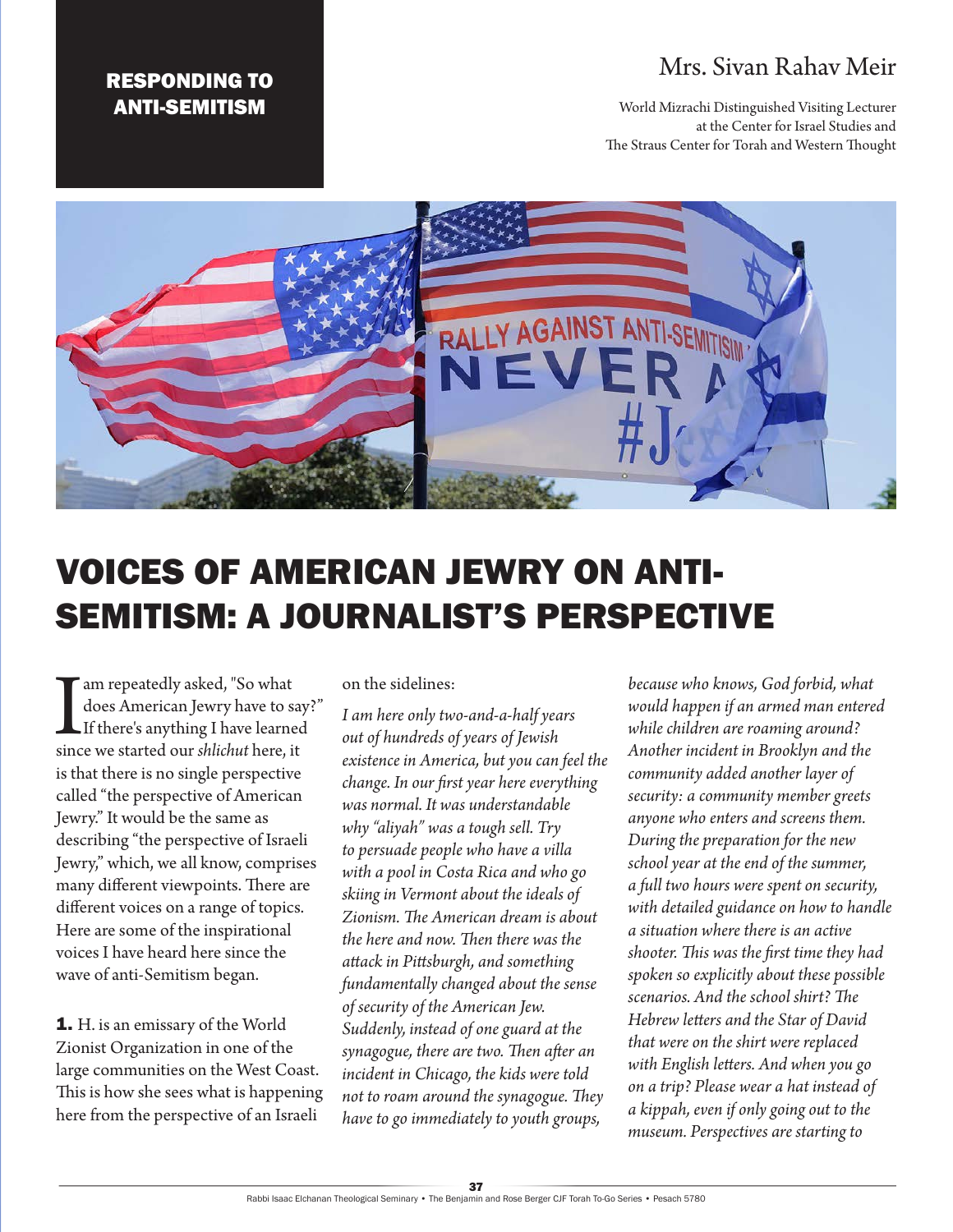*shift. A little at a time, but it's noticeable. Just this week, a community leader spoke to me about aliyah.*

2. Shana Schochet Lowell is a doula and lactation counselor, a mother of three who lives in Memphis. Her take, like many others, is not to go into hiding, but to do the opposite: to stand out. This is what she wrote on her blog<sup>1</sup> following the Monsey attack:

*At 16, I was at the Hadera bus station just 15 minutes before it was bombed on Yom HaZikaron, Memorial Day, 1994. Some years later, I was in Sbarro for a lunch date about five minutes before it exploded. We left because it was too crowded — the exact reason it was a target … My mother would call me after each attack, wanting to know that I was safe. What is safe? I came to realize that I was one of the lucky ones. It was my duty to live. As much as I possibly could. Knowing in the back of my head that if something were to happen, I couldn't control it. In the meantime, as one of the lucky ones, I could control my response to the hate and violence.*

*Want to know what I did each time I had a close call? I went back. The shuk was attacked? The next Friday I would be there. Something at the Jaffa Gate? I stubbornly walked through it. Stifling my inner fear and forcing myself to walk confidently with each step. Because what I was secretly afraid of did not matter. What mattered was my response. That whoever perpetuated that hate would see they hadn't won. That I was not afraid to be a Jew or to show it …*

*Hate is everywhere. After eight years of worrying, my mother was relieved when I returned to the United States to go to graduate school in Manhattan. Two weeks later, 9/11 happened, and we both realized there is no way to avoid hate. Only to fight it.*

*I am only one person. I moved away from the New York area this past summer and I now live in a small Jewish community in the South. It is a wonderful place, but I don't think many people are seeing my menorah in the window in my small subdivision. And yet, you fight the fights that are worth fighting. Yes, someone might drive by and attack us because of those menorahs. The thought occurred to me more than once, as my family lit our candles. And then I opened my plantation shutters wide and put my biggest menorah up front.*

**3.** Now to the media. As expected, we hear a lot of left vs. right arguments about the rise of anti-Semitism, but I have hope that slowly but surely, people will understand that it comes from the extreme right and the extreme left. Jewish journalists have been an important voice in this discussion. Recent events have shaken them. Even some very liberal journalists, who have been critical of Chasidic Jews, have come to defend the Jewish people. Here are some thoughts from writers in the Jewish media. Prof. Liel Leibowitz in *Tablet Magazine* wrote,2 "Nothing could be more toxic and counterproductive than this kind of politically motivated redescription of the wave of hatefueled violence that is turning New York into Kishinev." Avital Chizik-Goldschmidt wrote<sup>3</sup> after a visit to Monsey: "But there is no way to hide. That is the realization dawning on us all. There is no way to hide, for good or for bad. We wear our religion on our sleeves. Is it starting to feel like a yellow star?" Batya Unger-Sargon, editor of *Forward*, described<sup>4</sup> what many American Jews feel:

*There's a poem Jews sing every evening after lighting Hanukkah candles. It's called "Maoz Tzur" — Rock of the Ages*  *— and was written during the Crusades, one of the many times when Jewish blood ran through the streets; its lines are laced with the tragedy and longing that typifies Jewish liturgy.*

*One chokes me up every time I sing it eight nights every year: "Our salvation takes too long, and there is no end to the bad days."*

*The words always called to mind Jews practicing their religion during some long-ago horror — the "bad days" of murdering Crusaders and marauding Cossacks, the bad days of pogroms, the bad days spent starving in ghettos and concentration camps. Wherever they were, Jews lit candles and sang this song, waiting, waiting for salvation. How fortunate are we to live in a time without such fear, I would think, tears creeping into my eyes and the words catching in my throat. The bad days are back. Orthodox Jews are living through a new age of pogroms. This week, as we celebrated the Festival of Lights, there were no fewer than 10 anti-Semitic attacks in the New York area alone.* She then touches on the elephant in the room. The Chasidic elephant in the room. Over the course of the year, was this story — involving dozens of incidents — suppressed because they involved Chasidim?

*It has resulted in a staggering, shameful silence when it comes to speaking out on behalf of the wave of pogroms against the Orthodox. For many people, it seems when they can't blame the other side of the political aisle, they would rather say nothing at all.*

*This is not acceptable. The Jewish community's most visible, vulnerable members need Americans to stand up and say "no more." They need us to climb out of our trenches and find common ground to fight this ugly resurgence of anti-Jewish hatred.*

*We can only fight this fight together,*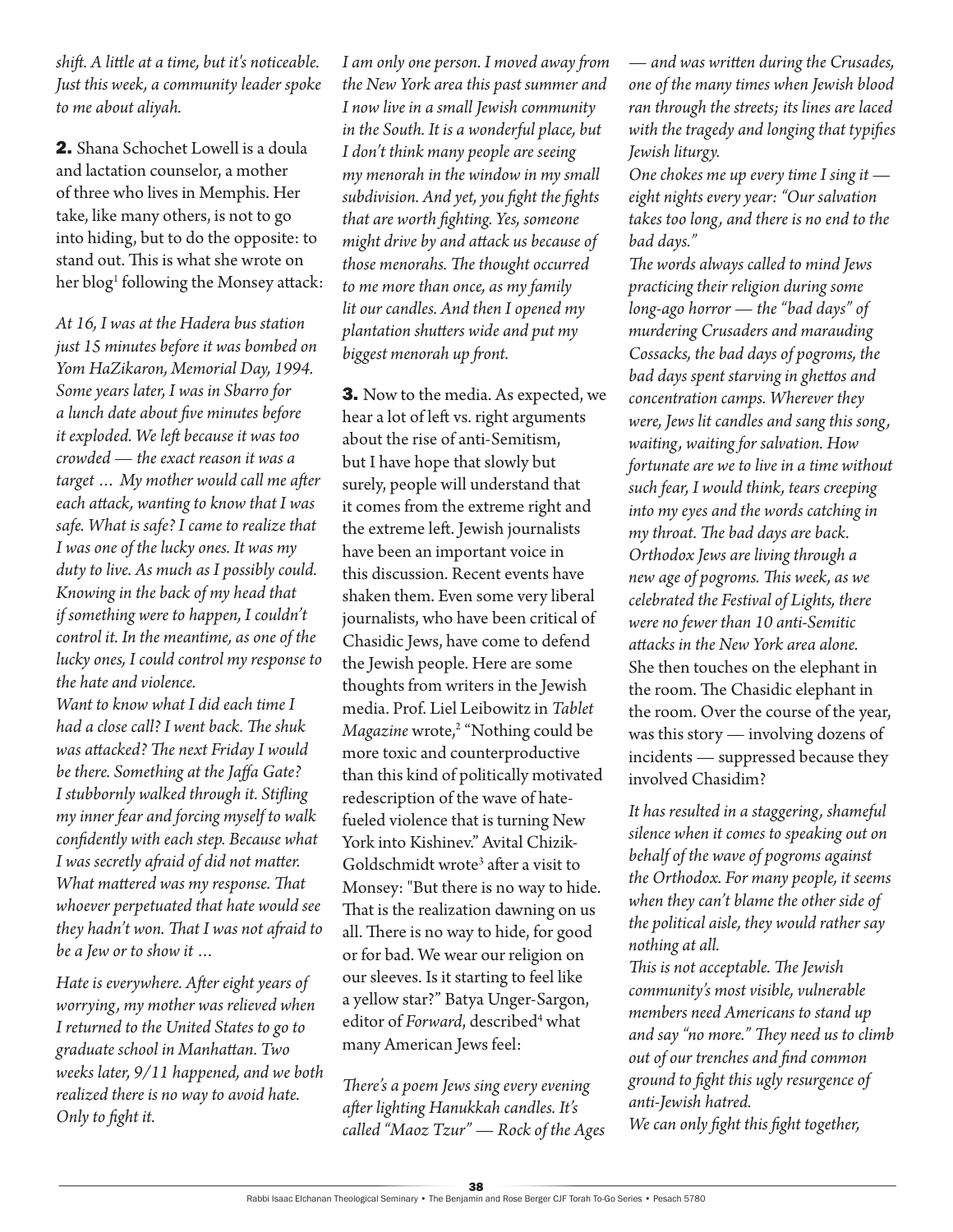*because it is a pox on all of our houses. It is only by remembering what unites us as Americans that we can help our fellow Jews and, as "Maoz Tzur" suggests, hasten the time of salvation.*

4. The World Holocaust Forum recently took place in Jerusalem. Dozens of leaders from across the world came to mark the 75th anniversary of the liberation of Auschwitz. What was so significant about this forum? Many noted the wonderful progress of the Jewish people, who rebounded from the Holocaust and built a proud and flourishing nation that hosted 41 leaders in its capital.

But it is not just us, it is the rest of the world too. The world is making progress in correcting and atoning for what happened 75 years ago. Prof. Deborah Lipstadt again found the right words to describe what was going on: "No, We Aren't Seeing The Return Of Nazi Germany." She writes<sup>5</sup> that since the murders in Monsey, Jersey City and Pittsburgh, more and more journalists are interviewing her and asking: "Is what we are seeing today akin to Germany in the 1930s?" This is also the discourse she hears on the Jewish street: that history repeats itself.

Her answer is unequivocal: There is no comparison. Fear and confusion cause us to mix up emotions and facts. She writes:

*The contrast between the situation of German Jews of the Third Reich and today is best illustrated by a story I heard from a survivor at the United States Holocaust Memorial Museum. He came from a small town in which the local school was no longer a tolerable place for a Jewish child. His parents sent him to a Jewish boarding school in a* 

*large city. On the night of Kristallnacht (November 1938), German government forces burned synagogues and ransacked Jewish shops. They beat up random Jews on the streets, deported thousands to concentration camps, and murdered close to a thousand.*

*On that night the teachers burst into the dormitory of the boarding school. They told the children to quickly run out of the building because it was being attacked. As the youngsters emerged onto the street, they wondered where to go. Instinctively, they decided to adhere to the advice parents have given their children for generations: when you are in trouble, look for the helpers. They said to one another: "Let's go to the policeman." They ran to the closest officer, fully expecting to be protected. Instead he sternly rebuffed them: "I don't help Jewish children."*

*Herein, lies the essence of the difference. During the Third Reich, the government was the very source of the antisemitism. Today, the situation is precisely the opposite in the vast majority of countries. When tragedy strikes political leaders are quick to condemn these acts. Leaders from all over the world gathered together to state unequivocally: an attack on the Jews of France is an attack on France, an attack on the Jews of Germany is an attack on Germany etc.* It is true that the recent events need to be taken seriously. We can't ignore them and we need to deal with them. However, we also cannot allow our fears to distort history. The Jewish people have progressed and so has the world around it.

5. And what do the rabbis say? Each rabbi deals with anti-Semitism individually based on his community, his style and his perspective. There are avenues to deal with it on a spiritual level. Here is one example from the

field. A letter sent by our neighbor, Rabbi Aryeh Lebowitz, to his students and his community. I believe that this letter is relevant even to those who don't live in New York:

*The messages I have received today, include:*

*"Do you think that by staying in the US we are akin to the Jew in Germany during hitler's rise to power?" "recent events, including the one last night in Monsey, have shaken me... I have no idea what to say"*

*"How does a Jew respond to what we are living through?"*

*I don't have any answers, and I have all of the same questions. Only Hashem knows the historical importance of the times we are living in. We don't know if these events are a prelude ו"ח to something much worse and more systemic, or if they will serve to awaken good and decent people who will work harder to educate against anti-semitism, and protect us.* 

*Here are a few things that we all do know, and perhaps are worth reminding ourselves of.*

*1) If you are struggling, there is a reasonable chance that your children are as well. Let them talk. Let them share their fears. Tell them that you love them. Tell them stories of good people. Tell them that we trust in Hashem to protect us.*

*2) As believing Jews, we know that while we put in reasonable השתדלות, and work to improve our security, the only security comes from Hashem. It is therefore incumbent upon us to draw closer to Hashem. This means more לימוד התורה, stronger תפלה, increased precision and energy in our fulfillment of mitzvos, greater acts of חסד, and more thinking about our fellow Jews. As everybody knows the daf yomi begins a new cycle*